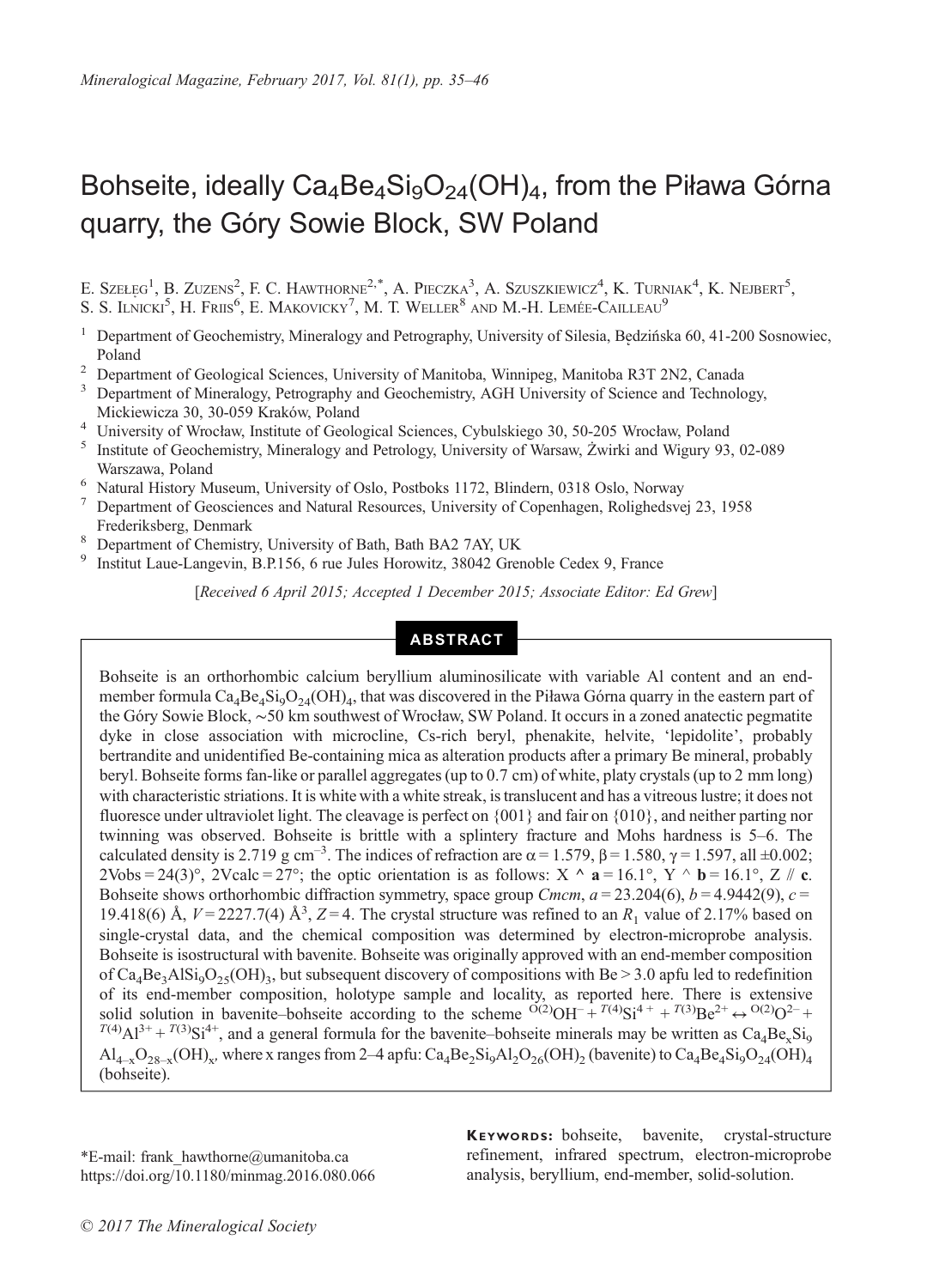## <span id="page-1-0"></span>Introduction

BAVENITE is a calcium beryllium aluminosilicate mineral occurring primarily in granitic pegmatites (Č[erný, 2002\)](#page-10-0) and is a widespread product of hydrothermal alteration, particularly of beryl (Č[erný, 1968](#page-10-0); Bondi et al.[, 1983](#page-10-0)). Detailed chemical compositions were given by [Switzer](#page-11-0) [and Reichen \(1960\),](#page-11-0) [Berry \(1963\)](#page-10-0), [Beus \(1966\)](#page-10-0) and [Cannillo](#page-10-0) et al. (1966), and both [Cannillo](#page-10-0) et al. [\(1966\)](#page-10-0) and [Kharitonov](#page-10-0) et al. (1971) showed that the crystal structure is a framework of silicate and beryllate tetrahedra with the general formula  $Ca_4[Be_{(2+x)}Al_{(2-x)}][Si_9O_{(26-x)}(OH)_{(2+x)}].$  [Beus](#page-10-0) [\(1966\)](#page-10-0) wrote the bavenite series as between the compositions  $Ca_4Be_2Al_2Si_9O_{26}(OH)_2$  and<br>Ca<sub>4</sub>Be<sub>2</sub>AlSi<sub>0</sub>O<sub>25</sub>(OH)<sub>2</sub>. The composition  $Ca<sub>4</sub>Be<sub>3</sub>AlSi<sub>9</sub>O<sub>25</sub>(OH)<sub>3</sub>.$  $Ca<sub>4</sub>Be<sub>2</sub>Al<sub>2</sub>Si<sub>9</sub>O<sub>26</sub>(OH)$ <sub>2</sub> was accepted as the endmember formula of bavenite, and the name bohseite was given recently to the composition  $Ca<sub>4</sub>Be<sub>3</sub>AlSi<sub>9</sub>O<sub>25</sub>(OH)<sub>3</sub>$  (Friis *et al.*, 2010). [Lussier](#page-10-0) [and Hawthorne \(2011\)](#page-10-0) presented data for compositions with Be ∼3.1 apfu, slightly beyond the limit of  $Be = 3$  apfu suggested for bohseite, and since then we have found compositions with Be ∼3.5 (structural refinement) and ∼3.8 apfu calculated by stoichiometry from electron microprobe analysis, considerably beyond the originally accepted limit of  $Be = 3$  apfu for bohseite. These data indicate that the Be-rich end-member for these compositions is as proposed by [Lussier and](#page-10-0) [Hawthorne \(2011\)](#page-10-0):  $Ca<sub>4</sub>Be<sub>4</sub>Si<sub>9</sub>O<sub>24</sub>(OH)<sub>4</sub>$ . Rather than having a new name, it seems more reasonable to redefine the end-member composition, the compositional range of bohseite, and the locality of the holotype material in accord with the data presented here. The original proposal was approved by the IMA-CNMMN as IMA 2010- 026; this redefinition was approved by the IMA-CNMNC, nomenclature-voting proposal 14-H. Type material is deposited at the Mineralogical

Museum, University of Wrocław, catalogue numbers: holotype: MMUWr IV7678.; cotype: MMUWr IV7679. The original material proposed as IMA 2010-026 is from the Ilímaussaq alkaline complex, South Greenland, and material is stored at the Natural History Museum in Copenhagen, Denmark (GM 1995.32) (Friis et al.[, 2010](#page-10-0)). The material was investigated by [Petersen](#page-10-0) et al. (1995) and [Armstrong](#page-10-0) et al. (2010). The name is in honour of the Danish geologist Hennning Bohse (1942 – present) who has worked for more than 40 years on the mineralogy and geology of the Ilímaussaq alkaline complex.

#### **Occurrence**

Bohseite occurs in the most strongly fractionated part of a mixed NYF (Nb-Y-F) + LCT (Li-Cs-Ta) co-genetic pegmatite system exposed in the Piława Górna migmatite-amphibolite quarry worked by the Dolnośląskie Surowce Skalne S.A Company in the eastern part of the Góry Sowie Block, ∼50 km southwest of Wrocław, SW Poland (50°42′11.77″N; 16°44′12.36″E) (NE part of the Bohemian massif ). The tectonized amphibolites are cut discordantly by anatectic zoned pegmatite dykes, with individual dimensions reaching 30–40 m in vertical section, 80– 100 m in longitudinal section and 6 m thick ([Sze](#page-11-0)łeg̨ et al.[, 2010;](#page-11-0) [Pieczka](#page-10-0) et al., 2012, [2013; Szuszkiewicz](#page-11-0) et al.[, 2013\)](#page-11-0). Pegmatites of the system typically display a zoned internal structure (border zone + wall zone + graphic intermediate zone + blocky-feldspar intermediate zone + quartz core ± quartz-albite zone  $\pm$  spodumene-'lepidolite' core) with usually low to moderate degrees of geochemical fractionation and enhanced Nb–REE–Be–B contents. They consist mainly of microcline, plagioclase ('oligoclase'- 'andesine' and albite), quartz, biotite and muscovite accompanied by schorl, garnet (almandine–spessartine series) and beryl. Rare-element minerals are



FIG. 1. (a) Aggregate of bohseite crystals; (b) Back-scatter electron image of bohseite (Boh) and adjacent helvite (Hlv).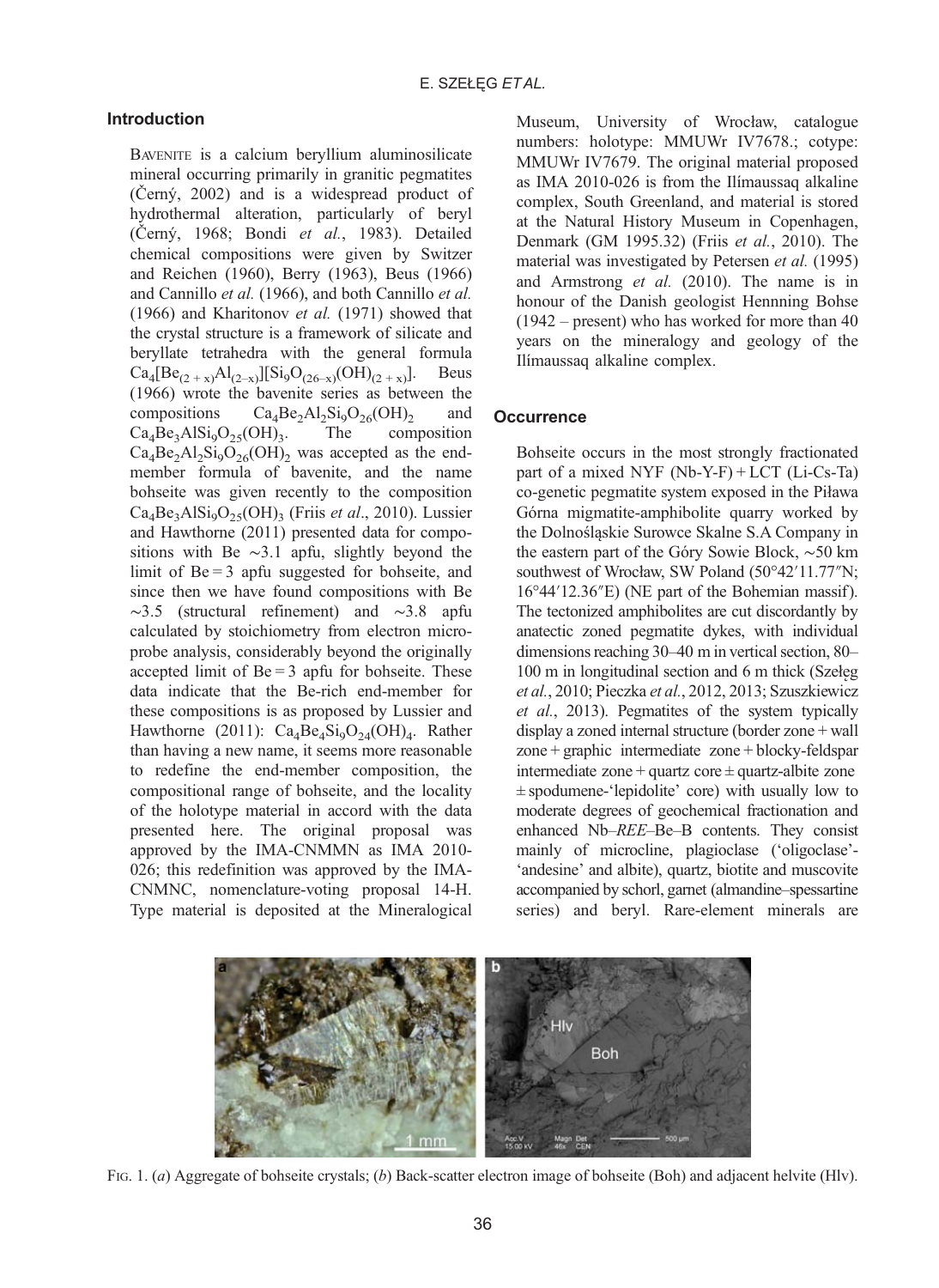#### REDEFINITION OF BOHSEITE

<span id="page-2-0"></span>

|                         | TABLE 1. Two-dimensional diffraction pattern for bohseite. |                                  |                  |                  |                |               |                                    |                                |                  |                  |                  |
|-------------------------|------------------------------------------------------------|----------------------------------|------------------|------------------|----------------|---------------|------------------------------------|--------------------------------|------------------|------------------|------------------|
| $I_{\rm rel}$           | $d^*_{\text{(pattern)}}\left(\text{\AA}\right)$            | $d^*_{\text{(peak)}}\text{ (Å)}$ | $\boldsymbol{h}$ | $\boldsymbol{k}$ | l              | $I_{\rm rel}$ | $d_{(\text{pattern})}(\text{\AA})$ | $d_{\text{(peak)}}\text{ (Å)}$ | $\boldsymbol{h}$ | $\boldsymbol{k}$ | l                |
| 9                       | 7.446                                                      | 7.446                            | 2                | $\boldsymbol{0}$ | $\overline{c}$ | 11            | 2.097                              | 2.097                          | 3                | 1                | 8                |
| 11                      | 4.980                                                      | 4.980                            | 4                | $\mathbf{0}$     | $\overline{c}$ |               |                                    | 2.097                          | 7                | 1                | 6                |
| 4                       | 4.855                                                      | 4.855                            | 0                | $\mathbf{0}$     | $\overline{4}$ |               |                                    | 2.094                          | 10               | $\boldsymbol{0}$ | $\overline{4}$   |
|                         |                                                            | 4.836                            | 1                | 1                | $\mathbf{0}$   | 7             | 2.083                              | 2.085                          | $\mathbf{0}$     | 2                | 5                |
| 3                       | 4.478                                                      | 4.478                            | 2                | $\mathbf{0}$     | $\overline{4}$ |               |                                    | 2.083                          | 6                | $\overline{c}$   | $\boldsymbol{0}$ |
| 9                       | 4.328                                                      | 4.329                            | 1                | 1                | $\overline{2}$ | 15            | 2.068                              | 2.068                          | 9                | $\mathbf{1}$     | $\overline{4}$   |
| 38                      | 4.166                                                      | 4.166                            | 3                | 1                | $\mathbf{0}$   | 13            | 1.971                              | 1.972                          | 5                | 1                | $\,$ 8 $\,$      |
| 3                       | 4.079                                                      | 4.073                            | 3                | 1                | $\mathbf{1}$   |               |                                    | 1.970                          | 1                | 1                | 9                |
| 12                      | 3.869                                                      | 3.874                            | 1                | 1                | 3              |               |                                    | 1.970                          | 9                | 1                | 5                |
|                         |                                                            | 3.867                            | 6                | $\Omega$         | $\mathbf{0}$   | 11            | 1.940                              | 1.942                          | $\mathbf{0}$     | $\mathbf{0}$     | 10               |
| 11                      | 3.829                                                      | 3.828                            | 3                | 1                | $\mathfrak{2}$ |               |                                    | 1.937                          | 2                | 2                | 6                |
| 51                      | 3.723                                                      | 3.723                            | 4                | $\theta$         | $\overline{4}$ | 9             | 1.914                              | 1.915                          | $\overline{c}$   | $\boldsymbol{0}$ | 10               |
| 2                       | 3.594                                                      | 3.593                            | 6                | $\theta$         | $\overline{2}$ |               |                                    | 1.914                          | 6                | 2                | 4                |
| 44                      | 3.383                                                      | 3.384                            | 5                | 1                | $\mathbf{0}$   | 9             | 1.867                              | 1.867                          | 9                | 1                | 6                |
| 100                     | 3.334                                                      | 3.334                            | 5                | 1                | 1              | 5             | 1.847                              | 1.847                          | 8                | 2                | 2                |
| 28                      | 3.236                                                      | 3.236                            | $\theta$         | $\Omega$         | 6              | 8             | 1.819                              | 1.823                          | 2                | $\overline{2}$   | $\tau$           |
| 25                      | 3.196                                                      | 3.195                            | 5                | 1                | $\overline{2}$ |               |                                    | 1.821                          | 7                | 1                | 8                |
| 18                      | 3.117                                                      | 3.117                            | 2                | $\mathbf{0}$     | 6              |               |                                    | 1.819                          | 5                | $\mathbf{1}$     | 9                |
| 37                      | 3.027                                                      | 3.028                            | 1                | $\mathbf{1}$     | 5              | 16            | 1.753                              | 1.754                          | 8                | $\mathfrak{2}$   | $\overline{4}$   |
|                         |                                                            | 3.025                            | 6                | $\mathbf{0}$     | $\overline{4}$ |               |                                    | 1.752                          | 6                | $\overline{c}$   | 6                |
| 18                      | 2.999                                                      | 2.999                            | 5                | 1                | 3              | 18            | 1.736                              | 1.736                          | 11               | 1                | 5                |
| 17                      | 2.840                                                      | 2.841                            | 3                | 1                | 5              |               |                                    | 1.735                          | 6                | $\boldsymbol{0}$ | 10               |
| 5                       | 2.779                                                      | 2.779                            | 8                | $\mathbf{0}$     | $\sqrt{2}$     | 3             | 1.693                              | 1.693                          | 8                | $\overline{2}$   | 5                |
|                         |                                                            | 2.776                            | 5                | 1                | $\overline{4}$ |               |                                    | 1.692                          | 10               | 2                | $\boldsymbol{0}$ |
| $\overline{\mathbf{c}}$ | 2.754                                                      | 2.753                            | 7                | $\mathbf{1}$     | $\mathbf{0}$   | 3             | 1.677                              | 1.677                          | 10               | $\boldsymbol{0}$ | 8                |
| 5                       | 2.726                                                      | 2.726                            | 7                | 1                | 1              |               |                                    | 1.673                          | 13               | 1                | 1                |
| 5                       | 2.649                                                      | 2.649                            | 7                | 1                | 2              | 13            | 1.659                              | 1.660                          | 12               | $\boldsymbol{0}$ | 6                |
| 31                      | 2.553                                                      | 2.556                            | 3                | 1                | 6              |               |                                    | 1.660                          | $\overline{4}$   | 2                | 8                |
|                         |                                                            | 2.551                            | 5                | 1                | 5              |               |                                    | 1.657                          | 14               | $\boldsymbol{0}$ | $\boldsymbol{0}$ |
| 16                      | 2.535                                                      | 2.534                            | 7                | 1                | 3              | 8             | 1.638                              | 1.638                          | $\mathbf{1}$     | 3                | 1                |
| 8                       | 2.482                                                      | 2.490                            | 8                | $\Omega$         | $\overline{4}$ |               |                                    | 1.637                          | 10               | 2                | 3                |
|                         |                                                            | 2.482                            | 6                | $\mathbf{0}$     | 6              |               |                                    | 1.634                          | 14               | $\boldsymbol{0}$ | $\sqrt{2}$       |
| 4                       | 2.452                                                      | 2.452                            | $\theta$         | 2                | 1              | 7             | 1.629                              | 1.627                          | 8                | 2                | 6                |
| 14                      | 2.405                                                      | 2.406                            | 1                | 1                | 7              |               |                                    | 1.626                          | $\mathbf{0}$     | $\mathfrak{2}$   | 9                |
|                         |                                                            | 2.399                            | 2                | $\overline{2}$   | 1              |               |                                    | 1.625                          | 3                | 1                | 11               |
| 3                       | 2.378                                                      | 2.376                            | $\overline{c}$   | $\theta$         | 8              |               |                                    | 1.625                          | 13               | 1                | 3                |

\* $d_{\text{(peak)}}$  gives the *d*-value for that specific *h k l; d<sub>(pattern)</sub>* gives the *d*-value for the aggregate envelope.

 $-$  2.145 5 1 7

3 2.346 2.346 2 2 2 7 1.618 1.618 0 0 12 4 2.320 2.320 10 0 0 3 1.607 1.606 3 3 1 19 2.266 2.270 9 1 1 – 1.603 2 0 12

14 2.246 2.246 7 1 5 – 1.590 11 1 7 6 2.226 2.225 9 1 2 – 1.587 7 1 10 8 2.203 2.203 0 2 4 9 1.566 1.569 9 1 9 3 2.165 2.169 1 1 8 1.569 14 0 4

7 2.145 2.146 4 2 3 1.565 3 3 3

 $-$  2.265 2 2 3 5 1.587 1.590 3 3 2

 $-$  2.164 2 2 4 1.590 4 2 9  $-$  2.160 8 0 6 1.565 5 1 11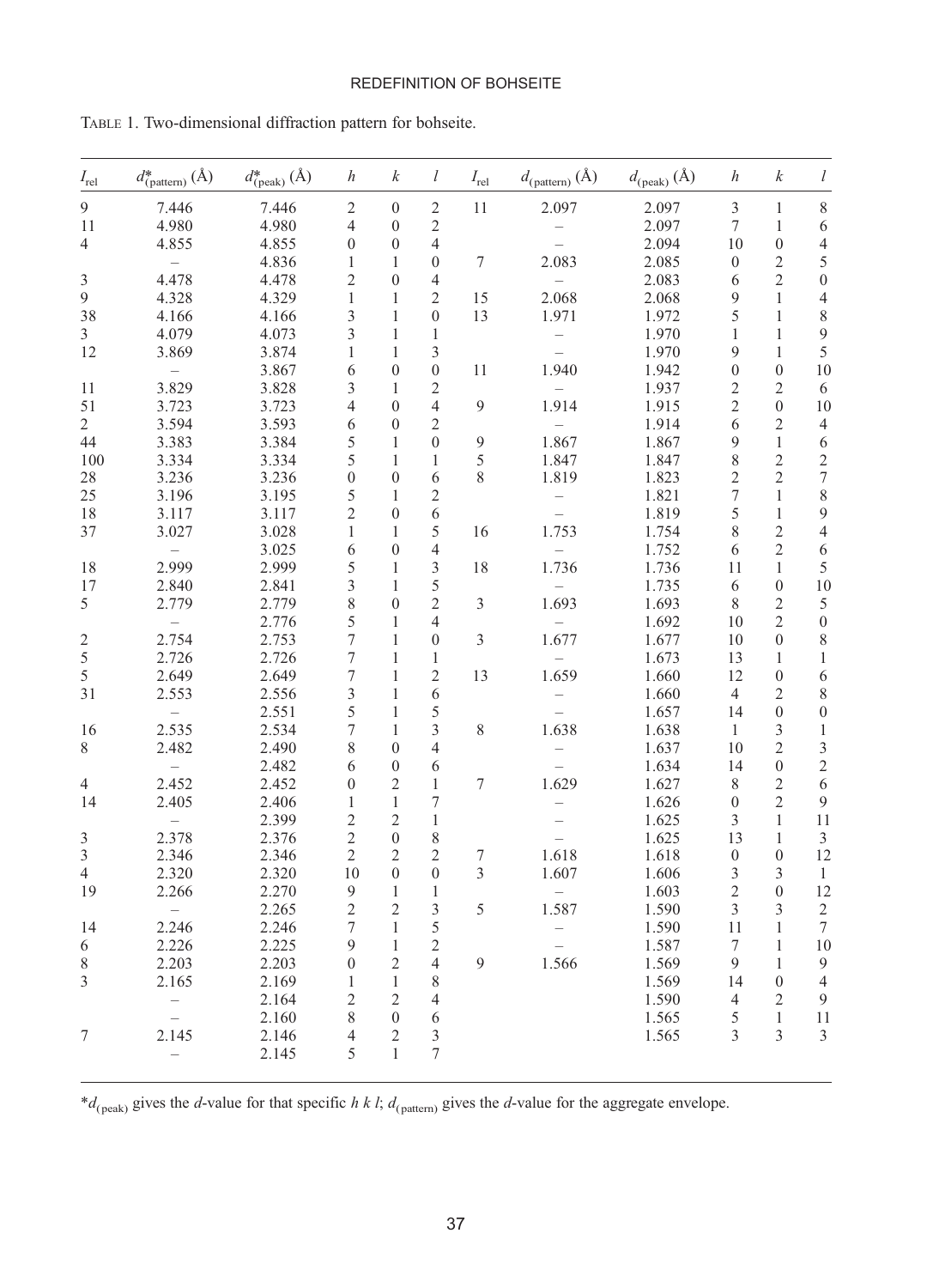<span id="page-3-0"></span>represented by columbite-group minerals, ixiolite, ferrowodginite, samarskite-, euxenite- and fergusonitegroup minerals, pyrochlore-supergroup minerals, Nb- and Ta-enriched varieties of cassiterite, ilmenite and titanite, gadolinite-group minerals, hellandite-(Y), keiviite-(Y), allanite-(Y), allanite- (Ce), ferriallanite-(Ce), xenotime-(Y), monazite- (Ce) and many others (a complete list is given by [Szuszkiewicz](#page-11-0) et al., 2013), suggesting NYF affiliation for the parental melt. In the axial parts of the largest dykes, there are signs of more- and muchmore strongly fractionated Li–Cs–Ta–Be–B mineralization of the LCT type, which only formed exceptionally as larger pods. Bohseite, of atypical composition in relation to that of Friis et al. [\(2010\)](#page-10-0), comes from the largest such pod (exposed in the quarry by mining in 2010), probably a dozen metres in diameter, with a visible Li- and Cs-mineralized graphic intermediate zone, a blocky feldspar zone, a quartz-albite zone and a spodumene + 'lepidolite' core [\(Szeleg](#page-11-0) *et al.*, 2013). Typical components of the LCT part of the pegmatite are microcline, albite, quartz, 'lepidolite', spodumene, pollucite, cassiterite, spessartine, tantalite-(Mn), minerals of the microlite group, elbaite – liddicoatite – rossmanite, Cs-bearing beryl and pezzottaite, Cs-bearing dark mica and sokolovaite. In various veins and dykes, beryl is commonly altered to bavenite, forming rosettes some millimetres across (up to 1 cm). In the LCT part, bohseite is associated closely with microcline, Csrich beryl, phenakite, helvite, 'lepidolite', bertrandite and unidentified Be-containing mica-like minerals as alteration products after a primary Be mineral, probably beryl.

Many pegmatite veins and dykes in the Góry Sowie Block are of anatectic origin and formed during melting of the metasedimentary-metavolcanic protolith ∼380–370 Ma ([van Breemen](#page-11-0) et al., 1988; [Timmermann](#page-11-0) et al., 2000). During their formation, some unusual geochemical processes occurred, producing: (1) a distinct reversal in Mn–Fe fractionation trends in the columbite-group minerals; (2) enrichment in Fe, Sn, Sc and mainly in Ti visible in the evolution of columbite-group minerals to Ti- or Sn-bearing ixiolite, crystallization of ferrowodginite, crystallization of samarskite-group minerals before euxenite-group minerals and fergusonite-(Y), and crystallization of bi-coloured tourmaline crystals with a blue core (with negligible Ti) and an olive-brown to brown mantle distinctly enriched in Ti (Fe/Ti ratios decrease from 120 to 10 from the core to the outermost zone); (3) Ca metasomatism involving replacement of spessartine by Ca-bearing spessartine, gradual

enrichment of ishikawaite, samarskite-(Y) and polycrase-(Y) in Ca, with final alteration of Nb-Ta phases to Ca-bearing pyrochlore-supergroup minerals, alteration of beryl to members of the bavenite–bohseite series, crystallization of tiny epidote-group minerals in thin veinlets cutting the feldspars and crystallization of titanite ([Pieczka](#page-11-0) et al.[, 2013](#page-11-0), [2014](#page-11-0)). Bohseite, found in the most evolved part of the pegmatites, in the mineral assemblage as described above, suggests late crystallization under the influence of Ca-enriched fluids in a residual pegmatite environment with extremely high Be activity relative to Al activity.

#### Physical properties

Bohseite forms fan-like or parallel aggregates of white, platy crystals (up to 2 mm long) with characteristic striations, and aggregates reach sizes up to 0.7 cm [\(Fig. 1\)](#page-1-0). Bohseite is white with a white streak, is translucent and has a vitreous lustre; it does not fluoresce under ultraviolet light. The cleavage is perfect on {001} and fair on {010}, and no parting or twinning was observed. The Mohs hardness is 5–6 and bohseite is brittle with a splintery fracture. The density was not measured due to the paucity of material and its high degree of chemical zoning. The calculated density is 2.719 gcm–<sup>3</sup> . Optical properties were measured with a Bloss spindle stage for the wavelength 590 nm. The indices of refraction are  $\alpha = 1.579$ .  $\beta = 1.580$ ,  $\gamma = 1.597$ , all  $\pm 0.002$ ; 2Vobs = 24(3)°; data processed using Excalibr II [\(Bartelmehs](#page-10-0) *et al.*[, 1992](#page-10-0)), 2Vcalc =  $27^{\circ}$ ; the dispersion is  $r < v$ , weak. The optic orientation (determined by transferring the optics crystal from the spindle stage to a

TABLE 2. Data-collection information for the crystal structure of bohseite.

| a(A)                         | 23.204(6)                |
|------------------------------|--------------------------|
| b(A)                         | 4.9442(9)                |
| c(A)                         | 19.418(6)                |
| $V(\AA^3)$                   | 2227.7                   |
| $R_{I}$                      | 2.17                     |
| $wR_2$                       | 5.85                     |
| Goof                         | 1.014                    |
| Reflections collected        | 12,944                   |
| Reflections merged           | 1709                     |
| $\Sigma$  Fo  > 4 $\sigma$ F | 1532                     |
| $R_{\rm int}$                | 3.03                     |
| Crystal dimensions $(\mu m)$ | $25 \times 10 \times 55$ |
|                              |                          |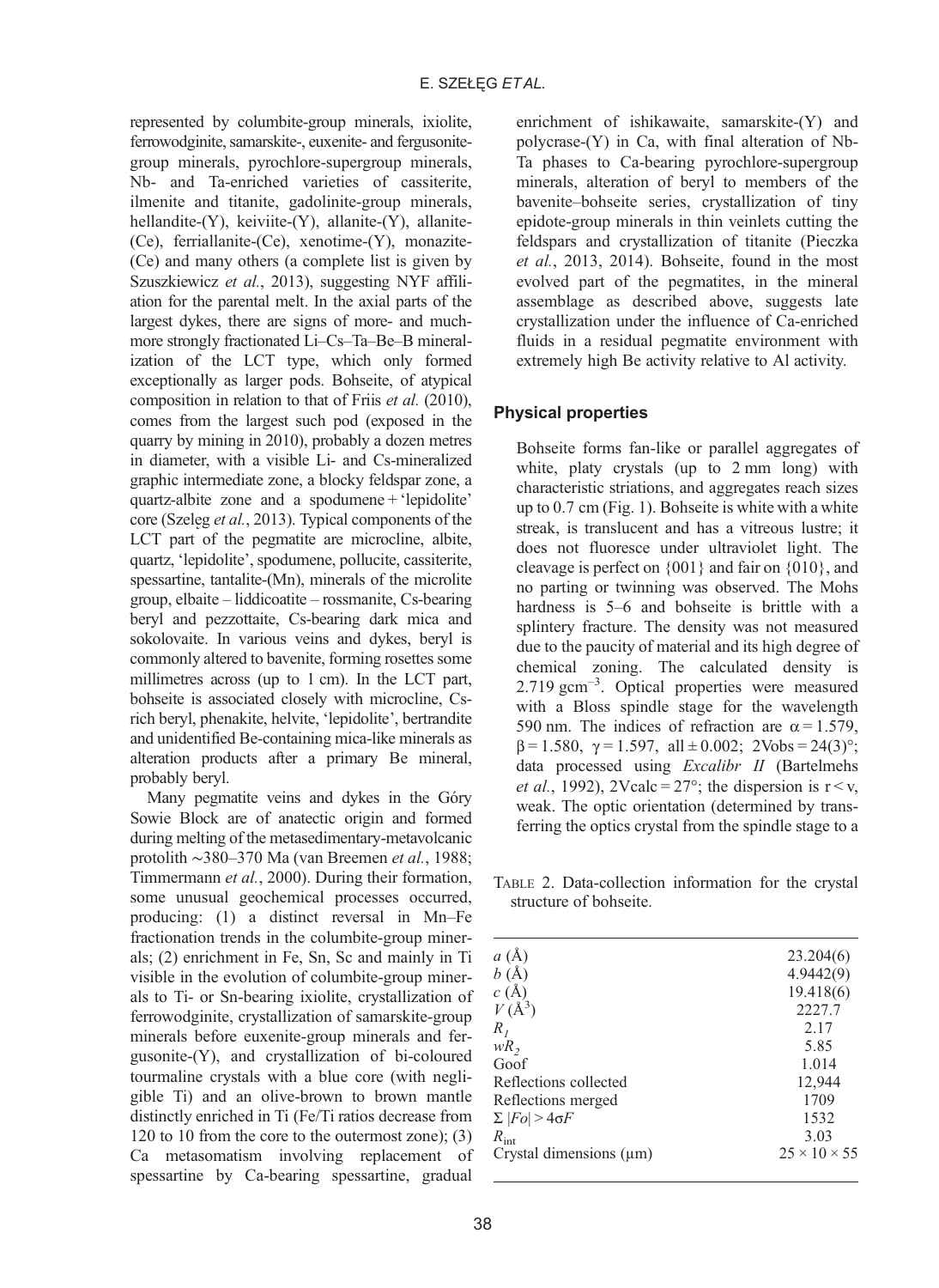|                                                                                        |         | 2       | 3       | 4       | 5       | 6       | 7       | 8       | 9       | 10      | 11      | 12      | 13      | 14      | 15      | 16      | 17      |
|----------------------------------------------------------------------------------------|---------|---------|---------|---------|---------|---------|---------|---------|---------|---------|---------|---------|---------|---------|---------|---------|---------|
| $wt. \%$                                                                               |         |         |         |         |         |         |         |         |         |         |         |         |         |         |         |         |         |
| SiO <sub>2</sub>                                                                       | 59.11   | 58.39   | 58.20   | 58.62   | 59.17   | 59.31   | 58.90   | 59.47   | 59.27   | 59.07   | 59.07   | 58.75   | 59.10   | 58.32   | 58.41   | 58.86   | 58.04   |
| $\text{Al}_2\text{O}_3$                                                                | 6.49    | 6.00    | 5.89    | 4.80    | 4.06    | 3.75    | 3.24    | 2.92    | 2.77    | 2.74    | 2.71    | 2.66    | 2.57    | 2.64    | 2.57    | 2.04    | 1.87    |
| CaO                                                                                    | 24.45   | 24.53   | 24.66   | 24.52   | 24.60   | 24.50   | 24.58   | 24.57   | 24.46   | 24.57   | 24.60   | 24.59   | 24.74   | 24.65   | 24.73   | 24.72   | 24.96   |
| Na <sub>2</sub> O                                                                      | 0.04    | 0.04    | 0.03    | 0.06    | 0.09    | 0.13    | 0.09    | 0.09    | 0.10    | 0.08    | 0.09    | 0.09    | 0.07    | 0.09    | 0.11    | 0.01    | 0.02    |
| F <sub>2</sub>                                                                         | 0.20    | 0.39    | 0.32    | 0.60    | 0.47    | 0.54    | 0.51    | 0.41    | 0.44    | 0.58    | 0.51    | 0.52    | 0.38    | 0.51    | 0.33    | 0.33    | 0.69    |
| $BeO_{(calc.)}$                                                                        | 7.75    | 8.03    | 8.14    | 8.63    | 9.06    | 9.19    | 9.45    | 9.59    | 9.63    | 9.68    | 9.72    | 9.73    | 9.83    | 9.77    | 9.86    | 10.03   | 10.24   |
| $H_2O_{(calc.)}$                                                                       | 2.71    | 2.68    | 2.73    | 2.81    | 3.04    | 3.08    | 3.15    | 3.28    | 3.28    | 3.21    | 3.25    | 3.24    | 3.34    | 3.24    | 3.35    | 3.42    | 3.26    |
| $-O=F2$                                                                                | $-0.08$ | $-0.16$ | $-0.13$ | $-0.25$ | $-0.20$ | $-0.23$ | $-0.21$ | $-0.17$ | $-0.19$ | $-0.24$ | $-0.21$ | $-0.22$ | $-0.16$ | $-0.21$ | $-0.14$ | $-0.14$ | $-0.29$ |
| Totals                                                                                 | 100.65  | 99.90   | 99.81   | 99.79   | 100.29  | 100.27  | 99.71   | 100.15  | 99.77   | 99.69   | 99.73   | 99.36   | 99.87   | 98.98   | 99.22   | 99.28   | 98.78   |
| 28 anions with $Be = 13-(Si + Al)$ and $Ca + Na = Al + Be$ (Lussier & Hawthorne, 2011) |         |         |         |         |         |         |         |         |         |         |         |         |         |         |         |         |         |
| $Ca2+$                                                                                 | 3.99    | 4.03    | 4.06    | 4.02    | 4.00    | 3.98    | 4.01    | 3.98    | 3.98    | 4.00    | 4.00    | 4.02    | 4.02    | 4.04    | 4.05    | 4.03    | 4.10    |
| $Na+$                                                                                  | 0.01    | 0.01    | 0.01    | 0.02    | 0.03    | 0.04    | 0.03    | 0.03    | 0.03    | 0.02    | 0.03    | 0.03    | 0.02    | 0.03    | 0.03    | 0.00    | 0.01    |
| $Ca+Na$                                                                                | 4.00    | 4.04    | 4.07    | 4.04    | 4.03    | 4.01    | 4.04    | 4.01    | 4.01    | 4.02    | 4.03    | 4.04    | 4.04    | 4.07    | 4.08    | 4.04    | 4.11    |
| $Al^{3+}$                                                                              | 1.16    | 1.09    | 1.07    | 0.87    | 0.73    | 0.67    | 0.58    | 0.52    | 0.50    | 0.49    | 0.48    | 0.48    | 0.46    | 0.48    | 0.46    | 0.37    | 0.34    |
| $Be^{2+}$                                                                              | 2.84    | 2.96    | 3.00    | 3.17    | 3.30    | 3.34    | 3.45    | 3.49    | 3.51    | 3.53    | 3.54    | 3.56    | 3.58    | 3.59    | 3.62    | 3.67    | 3.77    |
| $Al+Be$                                                                                | 4.00    | 4.00    | 4.00    | 4.00    | 4.00    | 4.00    | 4.00    | 4.00    | 4.00    | 4.00    | 4.00    | 4.00    | 4.00    | 4.00    | 4.00    | 4.00    | 4.00    |
| $Si4+$                                                                                 | 9.00    | 8.96    | 8.93    | 8.96    | 8.97    | 8.99    | 8.96    | 8.99    | 8.99    | 8.98    | 8.97    | 8.96    | 8.96    | 8.93    | 8.92    | 8.96    | 8.89    |
| $Al^{3+}$                                                                              | 0.00    | 0.04    | 0.07    | 0.04    | 0.03    | 0.01    | 0.04    | 0.01    | 0.01    | 0.02    | 0.03    | 0.04    | 0.04    | 0.07    | 0.08    | 0.04    | 0.11    |
| $Si+Al$                                                                                | 9.00    | 9.00    | 9.00    | 9.00    | 9.00    | 9.00    | 9.00    | 9.00    | 9.00    | 9.00    | 9.00    | 9.00    | 9.00    | 9.00    | 9.00    | 9.00    | 9.00    |
| $F^-$                                                                                  | 0.10    | 0.19    | 0.15    | 0.29    | 0.23    | 0.26    | 0.25    | 0.20    | 0.21    | 0.28    | 0.24    | 0.25    | 0.18    | 0.25    | 0.16    | 0.16    | 0.34    |
| $OH^-$                                                                                 | 2.75    | 2.74    | 2.79    | 2.86    | 3.08    | 3.11    | 3.20    | 3.31    | 3.32    | 3.25    | 3.30    | 3.30    | 3.38    | 3.30    | 3.41    | 3.48    | 3.33    |
| $O^{2-}$                                                                               | 25.15   | 25.07   | 25.06   | 24.85   | 24.70   | 24.63   | 24.55   | 24.49   | 24.47   | 24.47   | 24.46   | 24.45   | 24.44   | 24.45   | 24.43   | 24.36   | 24.33   |

<span id="page-4-0"></span>TABLE 3. Representative chemical compositions (wt.%) of selected bohseite crystals from the Piława Górna quarry, Poland.

REDEFINITION OF BOHSEITE REDEFINITION OF BOHSEITE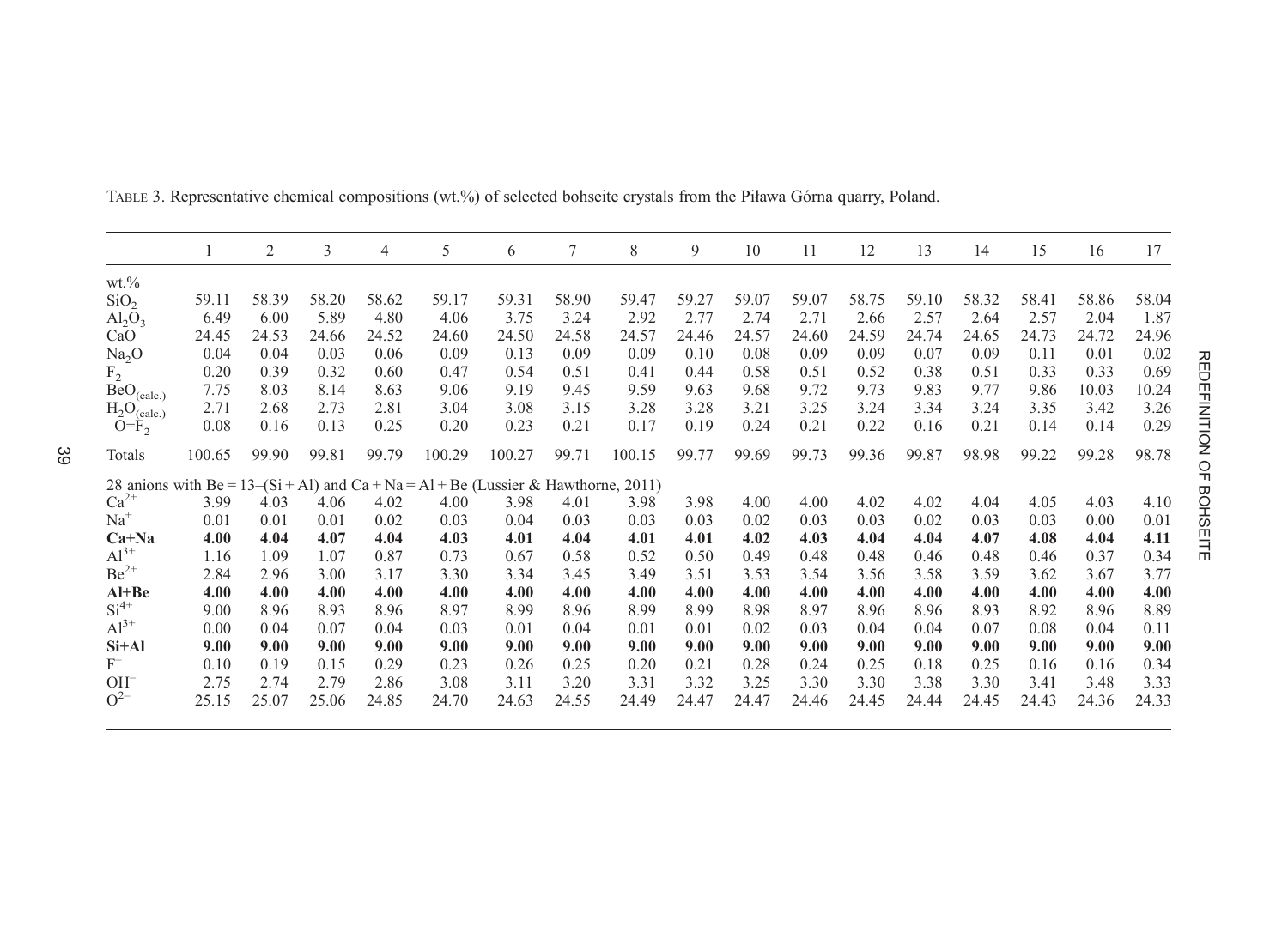single-crystal diffractometer and measuring the relative axial relations by X-ray diffraction) is as follows:  $X \wedge a = 16.1^\circ$ ,  $Y \wedge b = 16.1^\circ$ ,  $Z \# c$ . Note that the optical properties have monoclinic symmetry (see discussion below).

## Powder X-ray diffraction

We did not measure the powder X-ray diffraction pattern because of the compositional heterogeneity of the material (see Chemical composition). We provide a two-dimensional pattern by collapsing the three-dimensional diffraction data into two dimensions [\(Table 1](#page-2-0)); in this way, we can guarantee that the pattern is representative of the chemical composition and crystal structure also provided here.

### Single-crystal X-ray diffraction

A single crystal was attached to a tapered glass fibre and mounted on a Bruker APEX II ULTRA threecircle diffractometer (at the University of Manitoba) equipped with a rotating-anode generator ( $MoK\alpha$ ), multilayer optics and an APEX II 4 K CCD detector. A total of ∼10,600 intensities (the Ewald sphere) was collected to 60°2θ using 3 s per 0.2° frame with a crystal-to-detector distance of 5 cm. Empirical absorption corrections (SADABS, [Sheldrick, 2008](#page-11-0)) were applied, Lorentz, polarization and background corrections were done, and equivalent reflections were merged, resulting in 1709 unique reflections. The unit-cell dimensions ([Table 2](#page-3-0)) were obtained by least-squares refinement of the positions of 1720 reflections with  $I > 10\sigma I$ .

#### Chemical composition

Initial electron-microprobe analyses of bohseite were performed at the Inter-Institute Analytical Complex for Minerals and Synthetic Substances of the University of Warsaw with a CAMECA SX 100 electron microprobe operating in wavelengthdispersive mode (WDS) with an accelerating voltage of 15 kV, a beam current of 20 nA, peak count-time of 20 s, background time of 10 s and a beam diameter of 2 μm. Standards, analytical lines, diffracting crystals and mean detection limits (wt.%) were as follows: fluorophlogopite – F  $(K\alpha, \text{ TAP})$ 0.15), albite – Na ( $K\alpha$ , TAP, 0.01), wollastonite – Ca (K $\alpha$ , PET, 0.03), orthoclase – Al (K $\alpha$ , TAP, 0.01), zircon – Si ( $K\alpha$ , TAP, 0.02), hematite – Fe ( $K\alpha$ , LiF, 0.06) and rhodonite – Mn ( $K\alpha$ , LiF, 0.06). Iron and Mn were either below or at their limits of detection. The empirical formulae were calculated on the basis of 28 anions with BeO and  $H<sub>2</sub>O$ iterated by stoichiometry to  $Be = 13-(Si + Al)$  and  $Ca + Na = Al + Be$  [\(Lussier and Hawthorne, 2011](#page-10-0)). Compositions span the range  $2.84 \leq Be \leq 3.77$  apfu ([Table 3](#page-4-0)) and suggest that there is complete solidsolution from bavenite to close to the end-member composition of bohseite.

The crystal used for the collection of the X-ray intensity data was embedded in epoxy, ground, polished, carbon coated and analysed at the University of Manitoba with a Cameca SX-100 electron microprobe operating in WDS mode with an accelerating voltage of 15 kV, a specimen current of 15 nA and a beam diameter of 10 μm. The following standards were used: TAP: Al, andalusite; Si, diopside; LTAP: Na, albite; F, fluoro-riebeckite; LPET: Ca, diopside. The chemical composition (mean of 10 determinations) is given in Table 4. The empirical formula is as follows:  $(Ca_{3.970}Na_{0.054})_{\Sigma=4.024}(Be_{3.399}Al_{0.601})_{\Sigma=4.02}$  $(Si_{8.956}Al_{0.044})_{\Sigma=9}[(OH)_{3.174}F_{0.271}O_{0.555}]_{\Sigma=4}.$ 

## Crystal-structure refinement

The structure of bohseite was refined in the space group Cmcm using  $F^2$  in the SHELXTL PLUS (PC version) software package; initial positional parameters were those of [Lussier and Hawthorne \(2011\)](#page-10-0). Full occupancy was assumed for all sites, and there was no subsequent indication of vacancies. The  $T(3)$ site is occupied by Si and Be, and the site occupancy was allowed to vary during refinement, subject to the constraint that  $Si + Be = 1$ . The constraint of electroneutrality indicates that some crystals have H present in addition to that attached to  $O(8)$ , as noted by [Lussier and Hawthorne \(2011\)](#page-10-0). This additional H,

TABLE 4. Chemical composition of crystal used to refine the structure of bohseite.

| Constituent       | $Wt.\%$ | Range         | Stand. Dev. |
|-------------------|---------|---------------|-------------|
| SiO <sub>2</sub>  | 57.41   | 54.69-60.02   | 2.20        |
| $Al_2O_3$         | 3.51    | $2.91 - 4.17$ | 0.56        |
| CaO               | 23.75   | 23.53-23.91   | 0.14        |
| Na <sub>2</sub> O | 0.18    | $0.16 - 0.19$ | 0.01        |
| F                 | 0.55    | $0.39 - 0.75$ | 0.12        |
| BeO (calc)        | 9.07    |               |             |
| $H2O$ (calc)      | 3.05    |               |             |
| $O=F_{2}$         | $-0.23$ |               |             |
| Total             | 97.29   |               |             |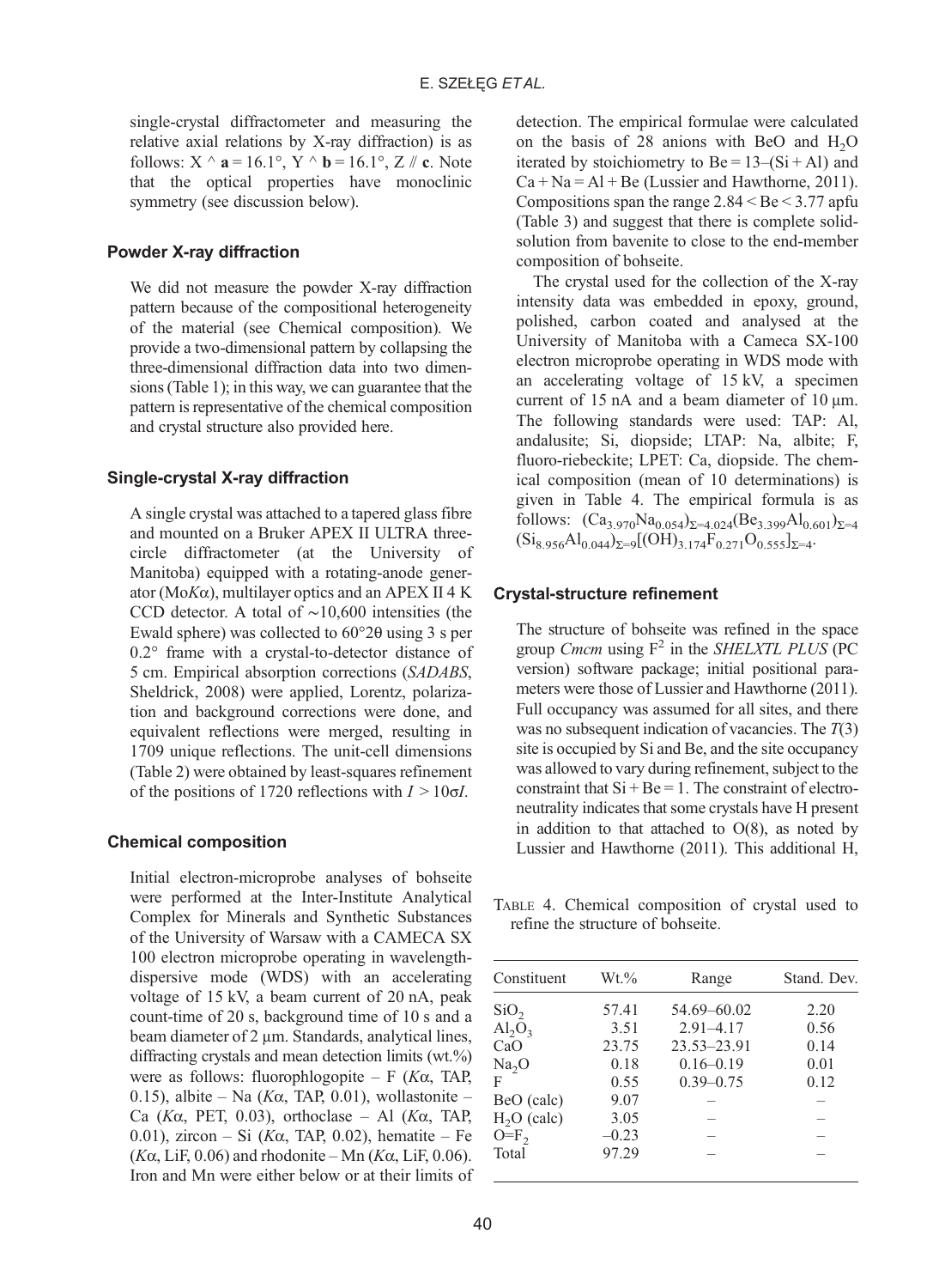| Atom | $\boldsymbol{\chi}$ | v             | $\boldsymbol{Z}$ | $U^{11}$    | $U^{22}$    | $U^{33}$    | $U^{23}$         | $U^{13}$       | $U^{12}$       | $U_{\rm eq}$ |
|------|---------------------|---------------|------------------|-------------|-------------|-------------|------------------|----------------|----------------|--------------|
| Ca   | 0.08134(1)          | 0.26204(7)    | 0.15444(2)       | 0.01086(16) | 0.01389(18) | 0.00976(16) | 0.00148(11)      | $-0.00057(10)$ | $-0.00077(11)$ | 0.01150(11)  |
| T(1) | $\theta$            | 0.77189(17)   | $\frac{1}{4}$    | 0.0046(4)   | 0.0071(4)   | 0.0063(4)   | $\theta$         | O              |                | 0.0060(3)    |
| T(2) | 0.12393(12)         | 0.8292(6)     | $\frac{1}{4}$    | 0.0078(14)  | 0.0103(14)  | 0.0100(14)  | $\Omega$         | 0              | $-0.0001(10)$  | 0.0094(9)    |
| T(3) |                     | 0.7180(3)     | 0.39642(7)       | 0.0080(7)   | 0.0107(8)   | 0.0070(7)   | $-0.0005(5)$     | $\Omega$       |                | 0.0086(5)    |
| T(4) | 0.09241(3)          | $\frac{1}{2}$ |                  | 0.0055(3)   | 0.0059(3)   | 0.0036(3)   | 0.0004(2)        | $\Omega$       |                | 0.00502(19)  |
| T(5) | 0.17013(3)          | $\Omega$      |                  | 0.0085(3)   | 0.0105(3)   | 0.0075(3)   | $-0.0004(2)$     |                |                | 0.00883(13)  |
| T(6) | 0.21379(2)          | 0.86856(9)    | 0.14481(2)       | 0.00714(19) | 0.0091(2)   | 0.00740(19) | 0.00071(15)      | 0.00081(14)    | 0.00036(14)    | 0.00789(11)  |
| O(1) |                     | 0.5755(3)     | 0.18179(8)       | 0.0103(7)   | 0.0097(7)   | 0.0073(7)   | $-0.0007(6)$     | $\theta$       |                | 0.0091(3)    |
| O(2) |                     | 0.0370(3)     | 0.10746(9)       | 0.0123(7)   | 0.0099(8)   | 0.0148(8)   | 0.0007(6)        | 0              |                | 0.0123(3)    |
| O(3) | 0.05770(5)          | 0.5939(3)     | 0.06791(6)       | 0.0140(6)   | 0.0170(6)   | 0.0131(6)   | 0.0013(5)        | 0.0046(4)      | 0.0045(5)      | 0.0147(3)    |
| O(4) | 0.13069(5)          | 0.2439(2)     | 0.03214(6)       | 0.0132(5)   | 0.0151(6)   | 0.0132(5)   | $-0.0014(5)$     | 0.0005(4)      | 0.0038(4)      | 0.0139(2)    |
| O(5) | 0.20837(5)          | 0.8795(3)     | 0.06143(6)       | 0.0138(5)   | 0.0186(6)   | 0.0081(5)   | 0.0010(4)        | $-0.0003(4)$   | 0.0028(5)      | 0.0135(2)    |
| O(6) | 0.23274(5)          | 0.5644(2)     | 0.16632(6)       | 0.0114(5)   | 0.0103(5)   | 0.0129(5)   | 0.0016(4)        | 0.0023(4)      | 0.0019(4)      | 0.0116(2)    |
| O(7) | 0.15423(5)          | 0.9479(2)     | 0.18036(6)       | 0.0100(5)   | 0.0144(6)   | 0.0118(5)   | 0.0026(4)        | 0.0036(4)      | 0.0029(4)      | 0.0121(2)    |
| O(8) | 0.12132(7)          | 0.4998(3)     | $\frac{1}{4}$    | 0.0087(7)   | 0.0099(7)   | 0.0158(8)   | $\theta$         |                | $-0.0002(6)$   | 0.0115(3)    |
| O(9) | 0.05769(6)          | 0.9610(3)     | $\frac{1}{4}$    | 0.0063(7)   | 0.0092(7)   | 0.0106(7)   | $\boldsymbol{0}$ | 0              | $-0.0007(6)$   | 0.0087(3)    |
| H(8) | 0.1614(6)           | 0.437(9)      | $\frac{1}{4}$    | 0.059(14)   |             |             |                  |                |                |              |
| H(2) |                     | 0.100(12)     | 0.0597(11)       | 0.07(2)     |             |             |                  |                |                |              |

<span id="page-6-0"></span>TABLE 5. Atom coordinates and anisotropic-displacement parameters for bohseite.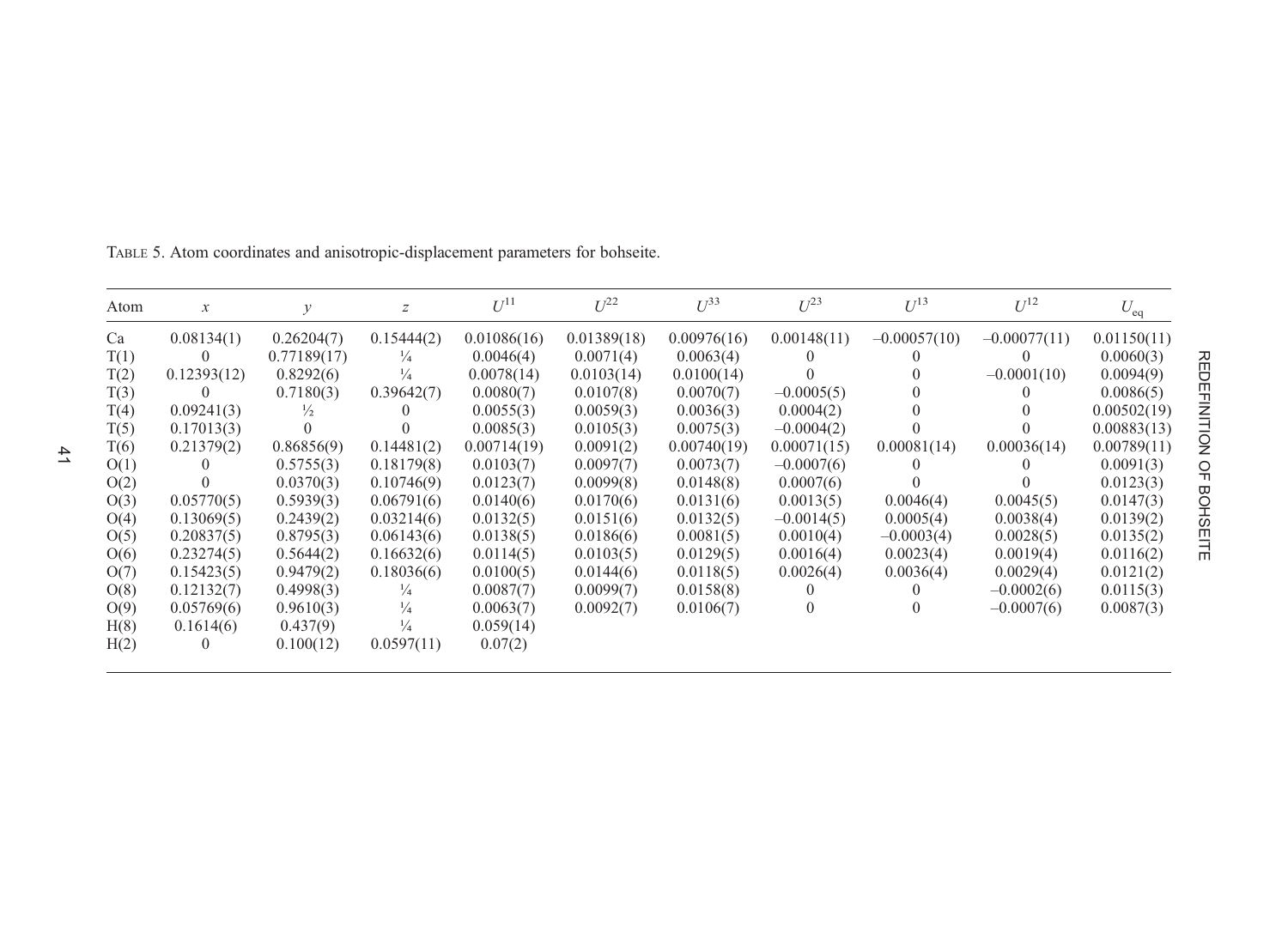| $Ca-O(1)$                |    | 2.4993(12) | $T(3) - O1$                                  |    | 1.674(2)      |
|--------------------------|----|------------|----------------------------------------------|----|---------------|
| $Ca-O(2)$                |    | 2.3733(12) | $T(3)-O2$                                    |    | 1.579(2)      |
| $Ca-O(3)$                |    | 2.4115(13) | $T(3)-O3$                                    | x2 | 1.628(2)      |
| $Ca-O(4)$                |    | 2.6380(13) | $<\!\!\mathrm{T}(3)\!\!-\!\!\mathrm{O}\!\!>$ |    | 1.627         |
| $Ca-O(7)$                |    | 2.3510(12) |                                              |    |               |
| $Ca-O(8)$                |    | 2.3844(11) | $T(4)-O3$                                    |    | x2 1.6133(12) |
| $Ca-O(9)$                |    | 2.4414(11) | $T(4)-O4$                                    | x2 | 1.6679(12)    |
| $<$ Ca-O>                |    | 2.4427     | $< T(4)-O>$                                  |    | 1.6406        |
|                          |    |            |                                              |    |               |
| $T(1)-O(1)$              | x2 | 1.642(2)   | $T(5)-O4$                                    | x2 | 1.6374(12)    |
| $T(1)-O(9)$              | x2 | 1.633(2)   | $T(5)-O5$                                    | x2 | 1.6017(12)    |
| $\langle T(1)-O \rangle$ |    | 1.638      | $<$ T(5)-O>                                  |    | 1.6200        |
| <bavenite></bavenite>    |    | 1.636(2)   | <bavenite></bavenite>                        |    | 1.620(4)      |
|                          |    |            |                                              |    |               |
| $T(2)-O(7)$              | x2 | 1.633(2)   | $T(6)-O5$                                    |    | 1.6248(13)    |
| $T(2) - O(8)$            |    | 1.630(3)   | $T(6)-O6$                                    |    | 1.6216(12)    |
| $T(2)-O(9)$              |    | 1.669(24)  | $T(6)-O6$                                    |    | 1.6283(12)    |
| $< T(2)-O>$              |    | 1.641      | $T(6)-O7$                                    |    | 1.5938(12)    |
| <bavenite></bavenite>    |    | 1.646(2)   | $\langle \text{T}(6)-\text{O}\rangle$        |    | 1.6171        |
|                          |    |            | <bavenite></bavenite>                        |    | 1.618(1)      |
|                          |    |            |                                              |    |               |

<span id="page-7-0"></span>TABLE 6. Selected interatomic distances (Å) for bohseite and selected mean values for bavenite.

attached to the O atom at the O(2) site, was identified on a difference-Fourier map, and the H positions were refined with the soft constraint that  $O-H =$ 0.98 Å. An extinction correction was introduced in the final stages of refinement, and the structure converged to an  $R_1$  index of 2.17%. Final atom coordinates and anisotropic-displacement parameters are given in [Table 5](#page-6-0) and selected interatomic distances are given in Table 6. Observed and calculated structure-factors and a crystallographic



FIG. 3. The crystal structure of bohseite projected down b; (a) four-membered rings of (Be,Si) $O_4$  [T(3), pink] and (Si, Al) $O_4$  [T(4), green] tetrahedra alternating with sixmembered rings of  $SiO<sub>4</sub>$  tetrahedra [T(5), T(6), mauve] forming a chain that extends in the  $a$  direction;  $(b)$  chain of Fig. 3a linked in the c direction by linear  $BeO<sub>4</sub>$ – $SiO<sub>4</sub>$ –  $BeO_4$  [T(2) yellow-T(1) mauve-T(2)] trimers.

information file have been deposited with the

Principal Editor of Mineralogical Magazine and are available from [http://www.minersoc.org/pages/](http://www.minersoc.org/pages/e_journals/dep_mat.html) [e\\_journals/dep\\_mat.html](http://www.minersoc.org/pages/e_journals/dep_mat.html).



FIG. 2. The infrared spectrum of bohseite in the principal OH-stretching region.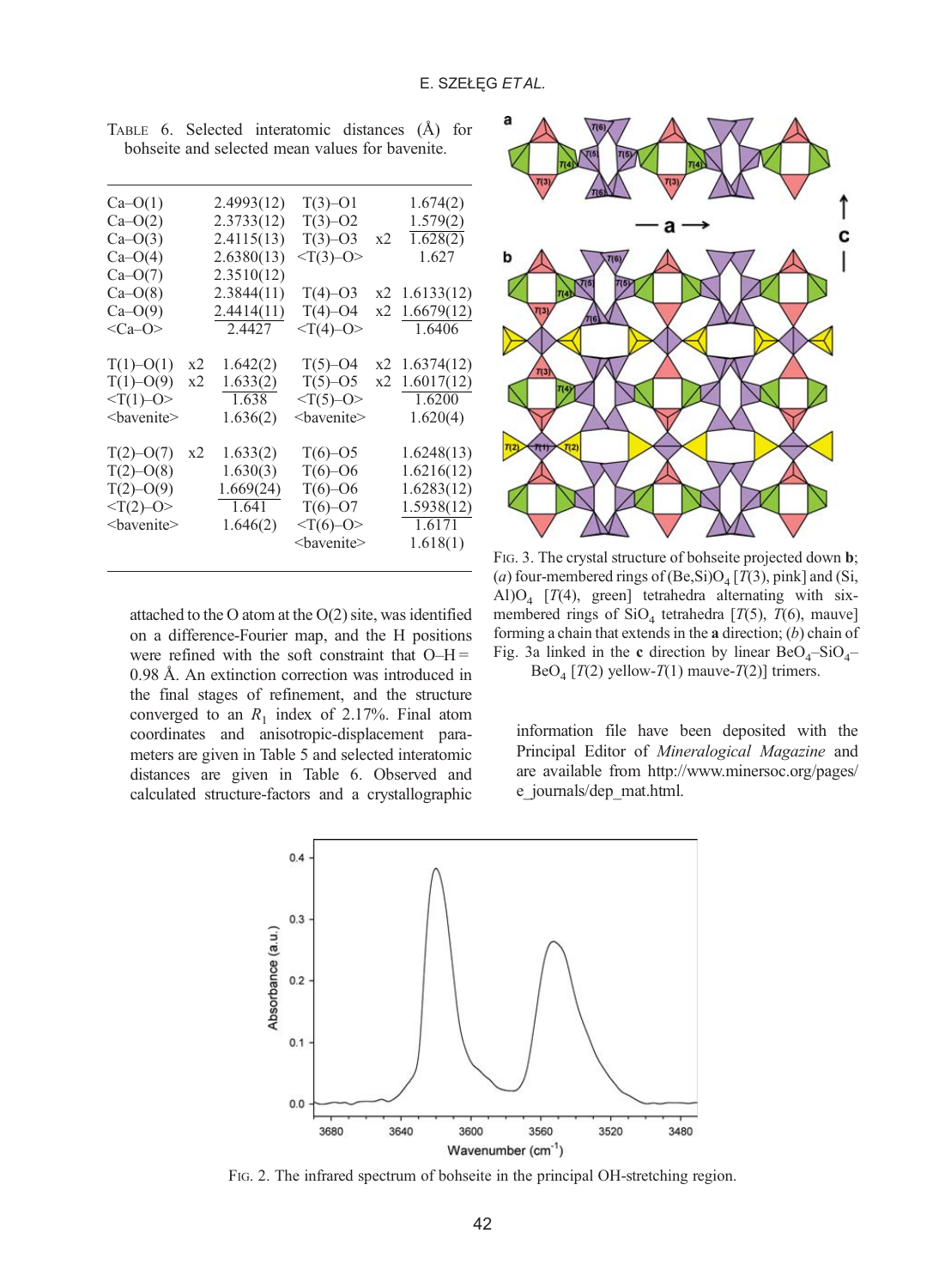<span id="page-8-0"></span>

FIG. 4. The crystal structure of bohseite projected onto  $(001)$ . Legend as in [Fig. 3,](#page-7-0) Ca sites are shown by blue circles, Ca–O bonds are shown by red lines.

#### Fourier-transform infrared spectroscopy (FTIR)

Spectra were collected on two grains of bohseite with a Bruker Tensor 27 Fourier-transform infrared (FTIR) spectrometer equipped with an MCT detector. For each spectrum, a total of 1000 scans was collected between  $4000$  to  $600 \text{ cm}^{-1}$  at a resolution of 4  $cm^{-1}$  and a beam size of 6 mm. One spectrum is shown in [Fig. 2](#page-7-0) (the other spectrum is similar). There are two relatively sharp absorptions at  $3620$  and  $3550 \text{ cm}^{-1}$ , in accord with the occurrence of (OH) at O(8) and O(2), respectively ([Lussier and Hawthorne, 2011](#page-10-0)).

### General structure description

Bohseite is isostructural with bavenite and has a framework of silicate and beryllate tetrahedra ([Fig. 3](#page-7-0)). Four-membered rings of alternating  $(Si, Be)O<sub>4</sub>$  and  $(Si, A1)O<sub>4</sub>$  tetrahedra and six-membered rings of  $SiO<sub>4</sub>$  tetrahedra form chains extending in the a direction ([Fig. 3](#page-7-0)a). Adjacent chains link through linear  $BeO_4-SiO_4-BeO_4$  groups to form sheets that stack in the **b** direction (Fig. 4), with  $T(4)$  (= Si + Al) tetrahedra linking the sheets and [7]-coordinated interstitial Ca occupying interstices in the resulting framework.

#### Site populations

The  $\langle T-O \rangle$  bond-lengths at  $T(1)$ ,  $T(2)$ ,  $T(5)$  and  $T(6)$  [\(Table 6\)](#page-7-0) are very similar to those in bavenite ([Table 2](#page-3-0); [Lussier and Hawthorne, 2011](#page-10-0)), and hence we assign  $T(1) = T(5) = T(6) = Si$ . Sitescattering indicates that the  $T(2)$  site is occupied by Be, as found by [Cannillo](#page-10-0) et al. (1966). The  $\langle T(2)-O\rangle$  distance of 1.641(3) Å is somewhat



FIG. 5. Variation in <sup>SREF</sup>Be content as a function of the b cell-dimension in the bavenite-bohseite series. The data follow a linear relation (full line) to a Be content of 4 apfu at  $b \approx 4.918$  Å. The dashed horizontal line shows the line where Be = 3 apfu, and the red circle and dotted lines show the data for holotype bohseite; modified after [Lussier and Hawthorne](#page-10-0) [\(2011\).](#page-10-0)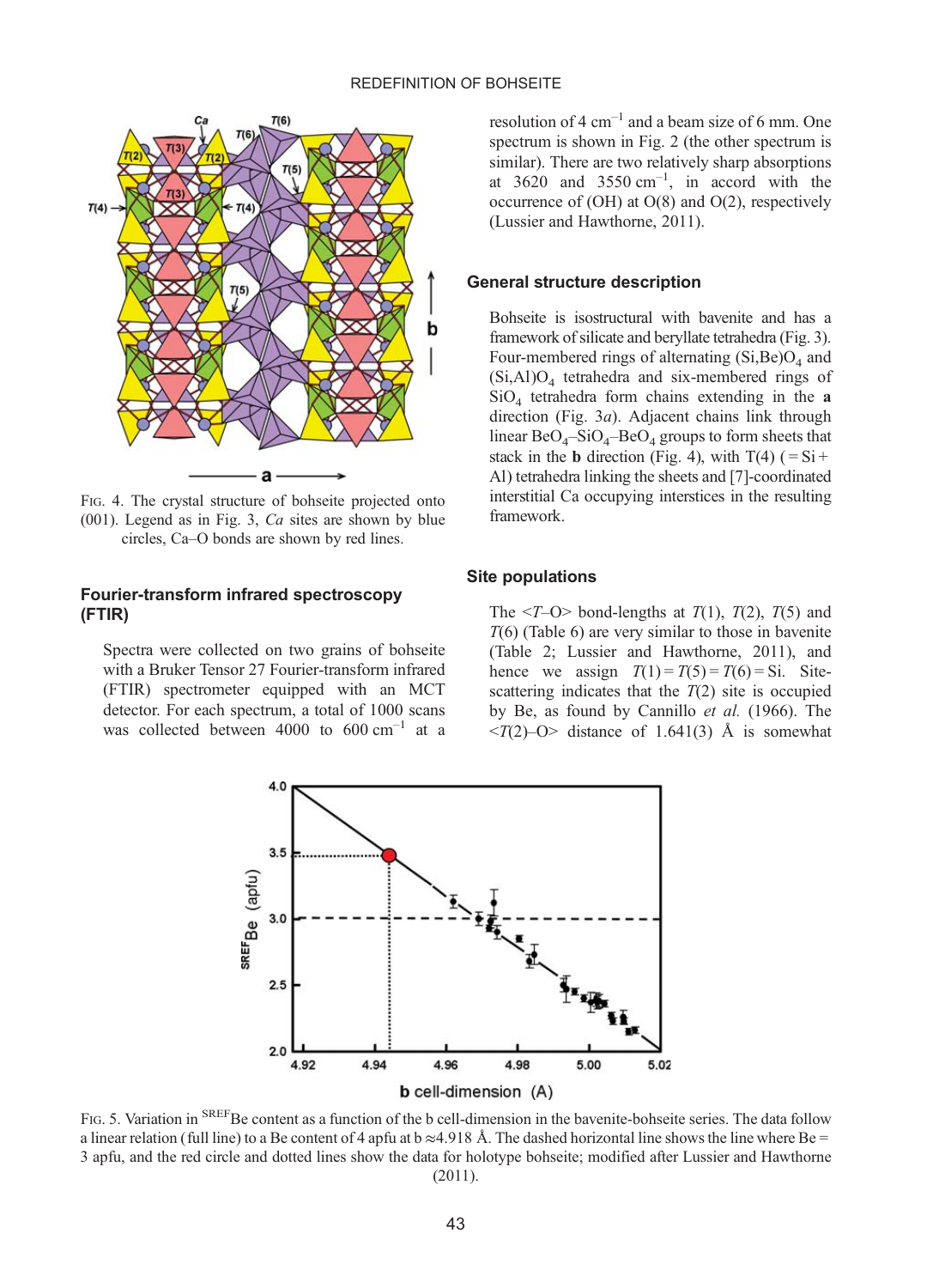E. SZEŁĘG ETAL.

<span id="page-9-0"></span>

FIG. 6. Variation in  $\langle T(4)-O \rangle$  as a function of Al in bohseite (large red circle) and the bavenite structures of [Lussier and](#page-10-0) [Hawthorne \(2011\);](#page-10-0) the bars in the latter show  $\pm$  one standard deviation.

longer than the grand  $\leq$ Be–O $>$  distance in minerals of 1.633 Å reported by [Hawthorne and](#page-10-0) [Huminicki \(2002\)](#page-10-0), but still lies well within the dispersion of their data. It is within the range of  $\langle T(2)-O\rangle$  distances reported for bavenites by [Lussier and Hawthorne \(2011\)](#page-10-0) and indicates that  $T(2)$  is completely occupied by Be in bohseite, as proposed by [Cannillo](#page-10-0) et al. (1966) for bavenite. In accord with the substitution of Be for Si at the  $T(3)$ site in bavenite [\(Cannillo](#page-10-0) et al., 1966; [Lussier and](#page-10-0) [Hawthorne, 2011](#page-10-0)), the site occupancy at the  $T(3)$ site was refined as (Be,Si) and gave the following

site-populations ([Hawthorne](#page-10-0) *et al.*, 1995):  $T(3) =$ 1.488(12) Be + 0.512 Si apfu. [Lussier and](#page-10-0) [Hawthorne \(2011\)](#page-10-0) noted that there is a linear relation between the Be content of the bavenite structure type and its  $b$  cell dimension; the data for holotype bohseite is in exact accord with this relation [\(Fig. 5\)](#page-8-0). The  $\langle T(4)-O \rangle$  distance of 1.641 Å is the smallest value recorded so far for the bavenite structure type, and is in accord with the [4]Al content of bohseite derived from the chemical composition (0.601 Al apfu, Fig. 6); thus  $T(4) = 1.399$  Si + 0.601 Al apfu.

|  |  |  |  |  | TABLE 7. Comparison of the properties of bohseite and bavenite. |
|--|--|--|--|--|-----------------------------------------------------------------|
|--|--|--|--|--|-----------------------------------------------------------------|

|                 | <b>Bohseite</b>                          | Bavenite*                                |
|-----------------|------------------------------------------|------------------------------------------|
| Symmetry        | Orthorhombic                             | Orthorhombic                             |
| Sp.Gr.          | Cmcm                                     | Cmcm                                     |
| a(A)            | 23.204                                   | 23.209                                   |
| b               | 4.9442                                   | 5.0129                                   |
| $\mathcal{C}$   | 19.418                                   | 19.449                                   |
| Z               | 4                                        | 4                                        |
| Colour          | White                                    | White                                    |
| <b>Streak</b>   | White                                    | White                                    |
| Cleavage        | $\{001\}$ Perfect, $\{100\}$ Fair        | {001} Perfect, {100} Fair                |
| <b>Hardness</b> | $5 - 6$                                  | 5.5                                      |
| Occurrence      | Granitic and alkali pegmatites and veins | Granitic and alkali pegmatites and veins |
| End-member      | $Ca4Be2Be2Si0O24(OH)4$                   | $Ca4Be2Al2Si9O26(OH)$ <sub>2</sub>       |

\*Cell dimensions from Lussier and Hawthorne (2011).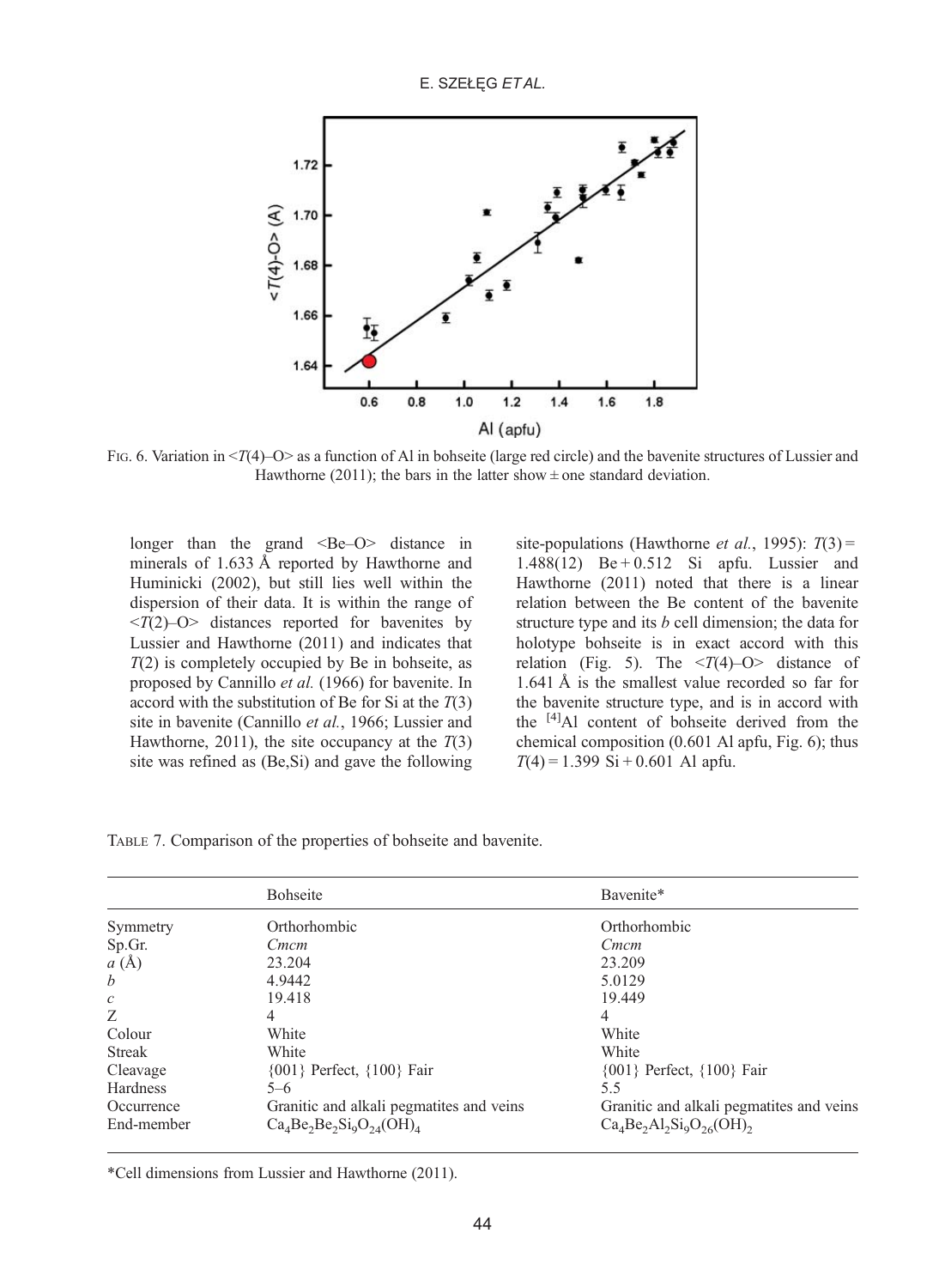### <span id="page-10-0"></span>Compositional relations

Lussier and Hawthorne (2011) noted that the compositions  $Be = 3.12 - 3.13$  apfu also have small amounts of Na replacing Ca, and suggested that the substitution  $Na \rightarrow Ca$  may promote the incorporation of Be into the bavenite structure past the value of 3 apfu. Bohseite contains only minor Na replacing Ca (∼0.04 Na apfu), and it is apparent that the substitution of Na for Ca in the bavenite structure type is not necessary to increase the Be content past 3 apfu. Thus there seems to be continual compositional variation from bavenite to bohseite that obeys the relation

$$
^{T(4)}Si^{4+} + ^{T(3)}Be^{2+} + ^{O(2)}OH^{-}
$$

$$
\rightarrow {}^{T(4)}Al^{3+} + ^{T(3)}Si^{4+} + ^{O(2)}O^{2-}
$$

[Table 7](#page-9-0) compares the properties of bohseite and bavenite. Specifically, bohseite has Be > 3.0 apfu and Al < 1.00 apfu; and bavenite has Be  $\leq$  3.0 apfu and  $Al \geq 1.00$  apfu.

:

#### The symmetry of bohseite

The optical properties of bohseite indicate monoclinic symmetry whereas there is absolutely no sign of monoclinic behaviour in the X-ray diffraction data. We merged the data in monoclinic symmetry three times, with a different axis designated as the unique (2-fold rotation) axis, and obtained identical  $R_{\text{int}}$ values for each merge; if there were any monoclinic aspect to the diffraction data, the unique axis would have been identified by having a lower  $R_{\text{int}}$  value. We note that the extensive crystal-structure work on bavenite has all been done in orthorhombic symmetry, whereas bavenites from different localities have been reported with orthorhombic and monoclinic optics (Petersen et al., 1995).

## Acknowledgements

The authors thank Peter Leverett, Gunner Raade and Daniel Atencio for their helpful comments on this paper. This work was funded by a Canada Research Chair in Crystallography and Mineralogy, an NSERC Discovery Grant, and Canada Foundation for Innovation grants to FCH, and by the National Science Centre (Poland) grant 2015/19/B/ST10/01809 to AP.

#### **References**

Armstrong, J.A., Friis, H., Lieb, A., Finch, A.A. and Weller, M.T. (2010) Combined single-crystal X-ray

and neutron powder diffraction structure analysis exemplified through full structure determinations of framework and layer beryllate minerals. American Mineralogist, 95, 519–526.

- Bartelmehs, K.L., Bloss, F.D., Downs, R.T. and Birch, J. B. (1992) Excalibr II. Zeitschrift für Kristallographie, 199, 186–196.
- Berry, L.G. (1963) Composition of bavenite. American Mineralogist, 48, 1166–1168.
- Beus, A.A. (1966) Geochemistry of Beryllium and Genetic Types of Beryllium Deposits. W.H. Freeman and Co., San Francisco, California, USA.
- Bondi, M., Griffin, W.L., Mattioli, V. and Mottana, A. (1983) Chiavennite, CaMnBe<sub>2</sub>Si<sub>5</sub>O<sub>13</sub>(OH)<sub>2</sub>.2H<sub>2</sub>O, a new mineral from Chiavenna (Italy). American Mineralogist, 68, 623–627.
- Cannillo, E., Coda, A. and Fagani, G. (1966) The crystal structure of bavenite. Acta Crystallographica, 20, 301–309.
- Černý, P. (1968) Alteration of beryl in pegmatites; the process and its products. Neues Jahrbuch für Mineralogie Abhandlungen, 108, 166–180.
- Černý, P. (2002) Mineralogy of beryllium in granitic pegmatites. Pp. 405–444 in: Beryllium: Mineralogy, Petrology, and Geochemistry (E.S. Grew, editor). Reviews in Mineralogy & Geochemistry, 50. Mineralogical Society of America and the Geochemical Society, Chantilly, Virginia, USA.
- Friis, H., Makovicky, E., Weller, M.T. and Lemée-Cailleau, M.-H. (2010) Bohseite, IMA 2010-026. CNMNC Newsletter, 2010, page 800; Mineralogical Magazine, 74, 797–800.
- Hawthorne, F.C. and Huminicki, D.M.C. (2002) The crystal chemistry of beryllium. Pp. 333–403 in: Beryllium: Mineralogy, Petrology, and Geochemistry (E.S. Grew, editor). Reviews in Mineralogy & Geochemistry, 50. Mineralogical Society of America and the Geochemical Society, Chantilly, Virginia, USA.
- Hawthorne, F.C., Ungaretti, L. and Oberti, R. (1995) Site populations in minerals: terminology and presentation of results of crystal-structure refinement. The Canadian Mineralogist, 33, 907–911.
- Kharitonov, Yu.A., Kuz'min, E.A., Ilyukhin, V.V. and Belov, N.V. (1971) The crystal structure of bavenite. Journal of Structural Chemistry, 12, 72–76.
- Lussier, A.J. and Hawthorne, F.C. (2011) Short-range constraints on chemical and structural variations in bavenite. Mineralogical Magazine, 75, 213–239.
- Petersen, O.V., Micheelsen, H.I. and Leonardsen, E.S. (1995) Bavenite,  $Ca<sub>4</sub>Be<sub>3</sub>Al[Si<sub>9</sub>O<sub>25</sub>(OH)<sub>3</sub>],$  from the Ilímaussaq Alkaline Complex, South Greenland. Neues Jahrbuch für Mineralogie Monatshefte, 7, 321–335.
- Pieczka, A., Łodziński, M., Szełęg, E., Ilnicki, S.S., Nejbert, K., Szuszkiewicz, A., Turniak, K., Banach,